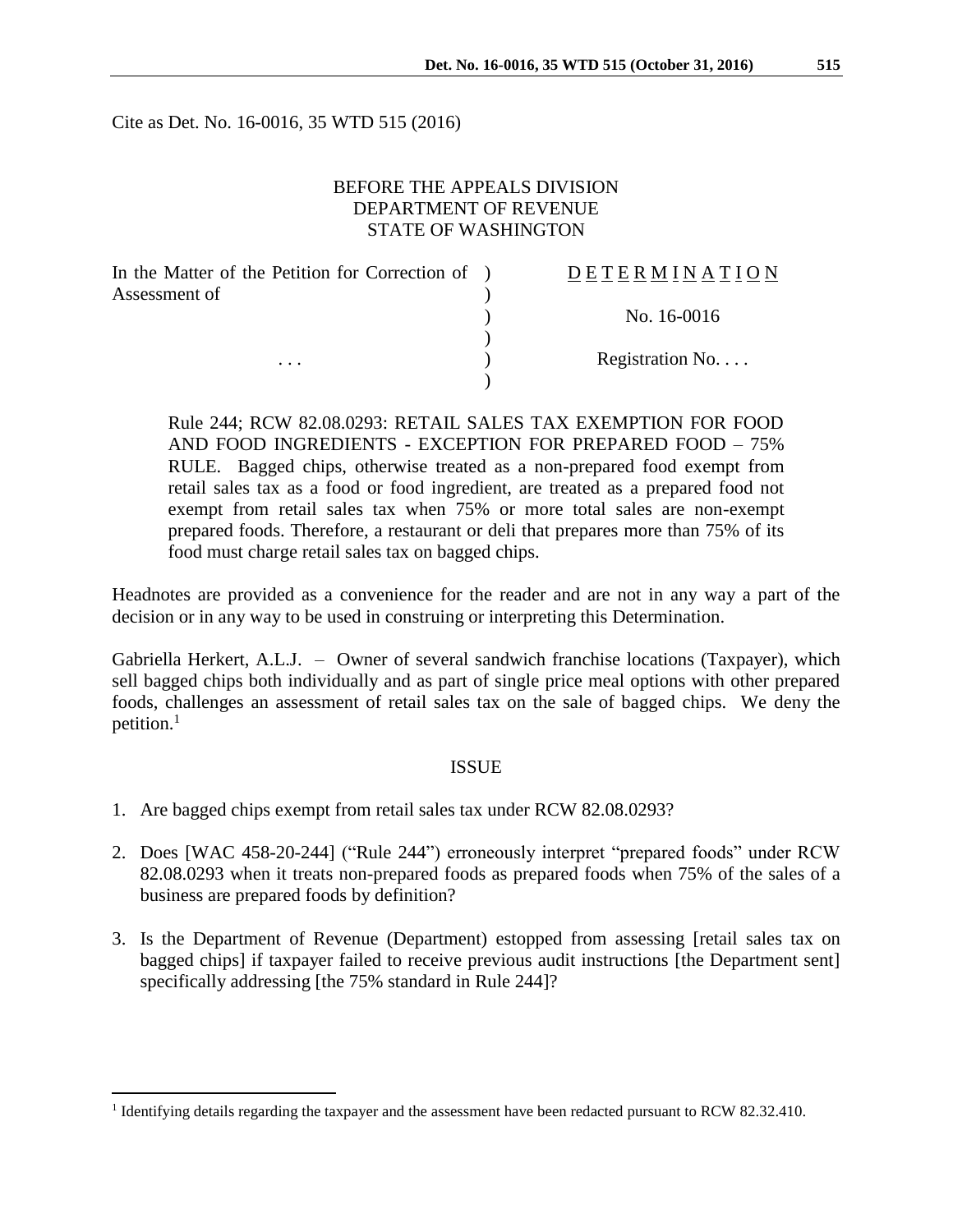## FINDINGS OF FACT

Taxpayer owns and operates several sandwich food franchises. At Taxpayer's location, sandwiches are made to order for customers using multiple ingredients. Some sandwiches and other items are heated before sale. Taxpayer also sells bottled and concession water and soda, baked goods, and bagged chips. Sometimes the sandwiches are sold in combination with other items at a single price. Sometimes the non-sandwich items are sold individually.

In August 2011, an audit was issued for the period January 1, 2007 through June 30, 2010, resulting in no assessment. Subsequently, the Department's Audit Division (Audit) sent taxpayer specific written instructions regarding the seventy-five percent rule, which states if a retailer's sales of prepared foods exceed seventy-five percent of gross food sales, all sales of food and food ingredients are taxable. According to the Department's records, the audit instructions were sent by United States Post Office regular mail on August 16, 2011. Taxpayer denies it received written instructions at that time although copies of the instructions were provided by the Department during appeal.

The Department subsequently audited Taxpayer for the period January 1, 2011 through March 31, 2014, and issued an assessment for  $\frac{1}{2}$  with a due date of August 27, 2015. Taxpayer was granted an extension of the time to file an appeal and did file timely. Prior to February 2014, Taxpayer treated sales of bagged chips as exempt. After the implementation of a new accounting system in February 2014, Taxpayer began collecting and remitting retail sales tax on sales of bagged chips. At the time of the appeal, Taxpayer had aggregate balance due assessments of \$ . . ., for a prior period (Document Nos. . . . through  $\ldots$  )<sup>3</sup> that, due to similar underlying issues, were included in the consideration of this appeal.

## ANALYSIS

1. Exemption under RCW 82.08.0293 and Rule 244

 $\overline{a}$ 

The retail sales tax is imposed on every retail sale occurring in the State of Washington. RCW 82.08.020(1). A "sale" includes "the furnishing of food, drink, or meals for compensation whether consumed upon the premises or not." RCW 82.04.040. A "retail sale" is "every sale of tangible personal property  $\dots$  to all persons irrespective of the nature of their business  $\dots$ ." RCW 82.04.050(1). The definitions of "sale" are incorporated by reference for retail sales tax purposes by RCW 82.08.010(6).

The tax levied by RCW 82.08.020 does not apply to sales of food and food ingredients, which are defined as "substances, whether in liquid, concentrated, solid, frozen, dried, or dehydrated form, that are sold for ingestion or chewing by humans and are consumed for their taste or nutritional value." RCW 82.08.0293. *See also* . . . Rule 244(2)(a).

<sup>&</sup>lt;sup>2</sup> The assessment consisted of \$ . . . in uncollected retail sales tax on sales of soda and bagged chips, and \$ . . . in interest.

<sup>&</sup>lt;sup>3</sup> Doc. No. . . . in the amount of  $\$\ldots$ ; Doc. No. . . . in the amount of  $\$\ldots$ ; Doc. No. . . . in the amount of  $\$\ldots$ ; Doc. No.  $\dots$  in the amount of  $\$\dots$ ; Doc. No.  $\dots$  in the amount of  $\$\dots$ ; Doc. No.  $\dots$  in the amount of  $\$\dots$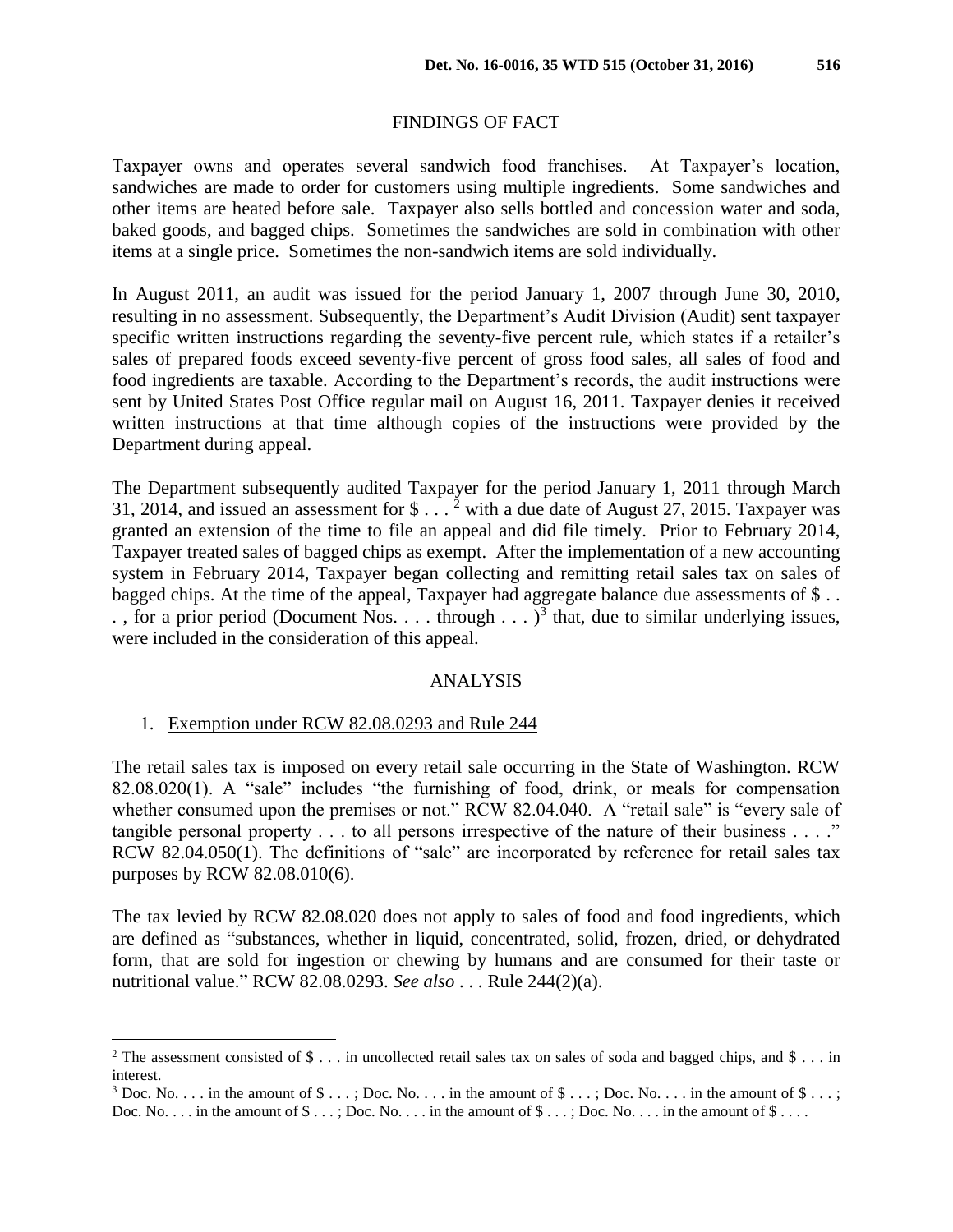Bagged chips are sold for human consumption. They are, therefore, a "food or food ingredient" under RCW 82.08.0293.

The exemption of "food and food ingredients" does not apply to prepared food, soft drinks, or dietary supplements. RCW 82.08.0293(2).

RCW 82.08.0293 $(2)(b)(i)$  defines "prepared food" as:

(A) Food sold in a heated state or heated by the seller;

(B) Food sold with eating utensils provided by the seller, including plates, knives, forks, spoons, glasses, cups, napkins, or straws. A plate does not include a container or packaging used to transport the food; or

(C) Two or more food ingredients mixed or combined by the seller for sale as a single item, . . .

[WAC] 458-20-244(4)(c)(iii) provides a "seventy-five percent test" to determine whether sales of food and food ingredients are subject to retail sales tax as "prepared foods" when "sold with utensils provided by the seller":

**More than seventy-five percent prepared food sales with utensils available.** All food [and food ingredients] . . . sold at an establishment . . . are "sold with utensils provided by the seller" if the seller makes utensils available to its customers and the seller's gross sales of prepared food under . . . this subsection equal more than seventy-five percent of the seller's gross sales of all food and food ingredients, including prepared food, soft drinks . . . .

*Id.* (brackets added.) Thus, in accordance with Rule 244(4)(c)(iii), when more than 75% of a seller's sales are sales of prepared foods as described in the rule, then 100% of the seller's sales will be considered to be "sold with utensils provided by the seller" [and subject to retail sales tax.]

We conclude that the entirety of Taxpayer's sales, including the sale of bagged chips, was correctly treated as retail sales.

2. Statutory Interpretation

Taxpayer argues that, to the extent WAC 458-20-244 imposes retail sales tax on bagged chips when the Taxpayer's . . . sales of prepared foods exceed 75% of its total sales, the rule runs counter to clear legislative intent and is *ultra vires* and, therefore, invalid. Taxpayer asserts that there is no language in the statutes treating an otherwise exempt food as a prepared food when certain sales thresholds are met. If such had been intended, the legislature could have said so. Taxpayer contends that, correctly construed, bagged chips are always exempt from retail sales tax under RCW 82.08.0293. We disagree.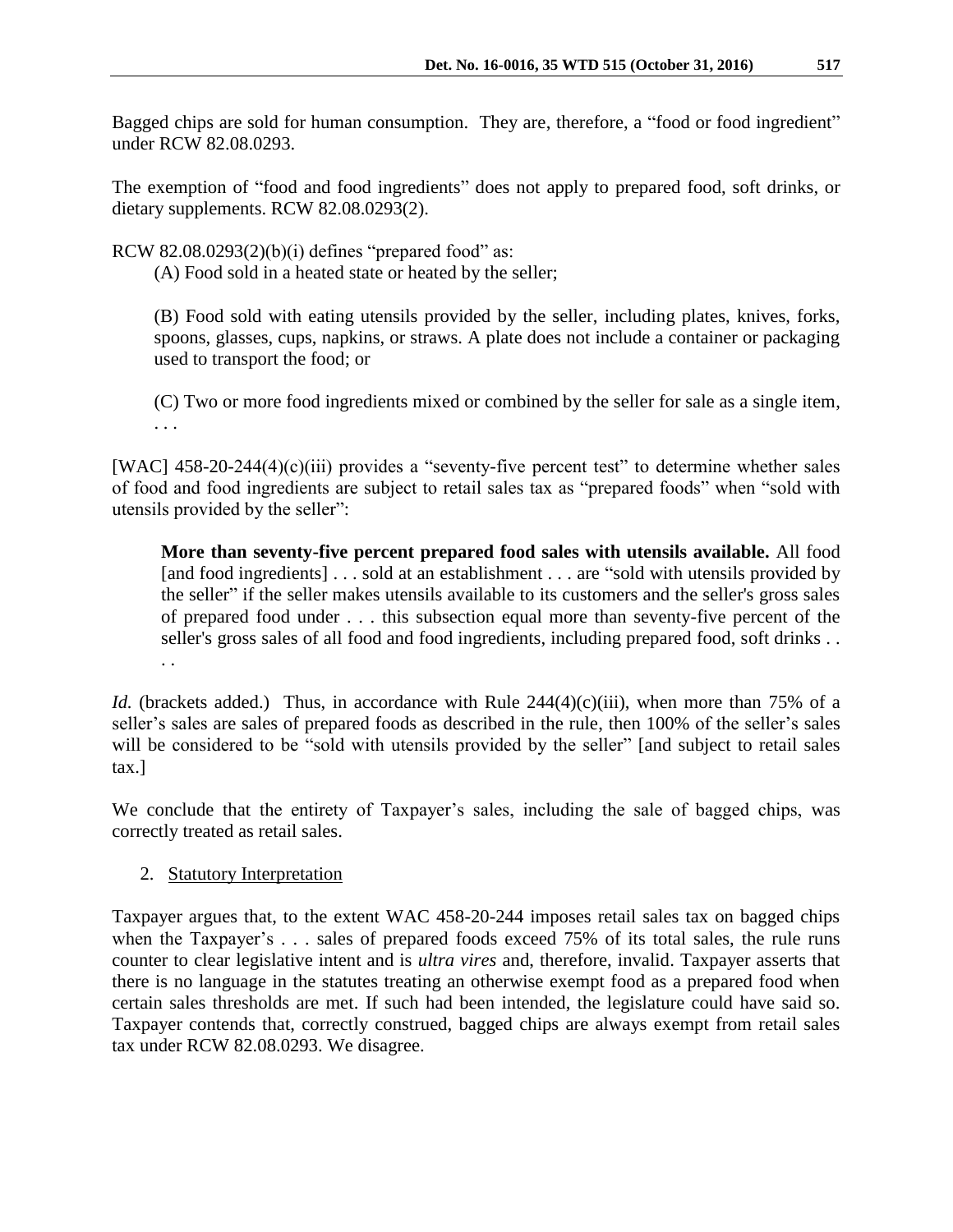RCW 82.08.0293 provides a retail sales tax exemption for food and food ingredients. RCW 82.08.0293 also provides an exception to the exemption for [certain] food items, such as soft drinks, dietary supplements, and prepared foods. In order to comply with the Streamlined Sales

The fundamental purpose of the SSUTA is to create uniformity of major base definitions. STREAMLINED SALES AND USE TAX AGREEMENT  $\S 102(C) (2002)^5$ . Consequently, the retail sales tax exemption for the sales of certain "food and food ingredients" contained in RCW 82.08.0293 now mirrors the SSUTA. The SSUTA Governing Board, in an interpretative opinion, clarified that for purposes of the SSUTA, the definition of "prepared food" includes the 75% threshold test applicable in the context of the phrase "provided by the seller" with respect to utensils. The interpretative opinion is numbered as Interpretation 2006-04 (2006) available at http://www.streamlinedsalestax.org. It is the "intent of the legislature that the provisions of this [Title 82 RCW] relating to the administration and collection of state and local sales and use taxes be interpreted and applied consistently with the agreement [SSUTA]." RCW 82.02.210; *See also* Det. No. 13-0048, 32 WTD 276 (2013); *North Central Washington Respiratory Care Services, Inc. v. Dep't of Revenue*, 165 Wn. App. 616, 641-44, 268 P.3d 972 (2011).

and Use Tax Agreement (SSUTA), the Legislature amended this exemption statute by . . .Laws

. . . RCW 34.05.230, which encourages agencies to turn interpretive statements into rules, . . . provides sufficient authority for an agency to express an interpretation by means of an agency rule. *Ass'n of Wash. Bus. v. Dep't of Revenue*, 155 Wn.2d 2d 430, 442-43 (2005). Agency rules are de facto authoritative for the public until the public challenges them in court and the court agrees. *Id.* [at 448.]

The Department had the authority to create a rule expressing the interpretation put forth by the SSUTA's Governor's Board. The rule is consistent with the legislative intent expressed in RCW 82.02.210. Rule 244 is not ultra vires. Agency rules are de facto authoritative until a court agrees otherwise. Therefore, we deny taxpayer's petition with respect to statutory interpretation.

3. Effect of Prior Audit . . .

 $\overline{a}$ 

of 2003, ch.168, sec. 301, effective July 1, 2004.<sup>4</sup>

Taxpayers have the responsibility to file accurate returns and pay taxes in a timely manner. RCW 82.32A.030(4). Failure of the taxpayer to receive notices or orders, whether served, mailed, or provided electronically, shall not release the taxpayer from any tax or any increases or penalties thereon under RCW 82.32.130. Taxpayer had a responsibility to accurately file returns and pay taxes which was not relieved by its stated failure to receive the audit instructions mailed by the Department.

Taxpayer contends that having undergone a previous audit, which resulted in no adjustment, and not receiving audit instructions that would have put him on notice that previous reporting was inaccurate, are circumstances under which the Department should be estopped from assessing tax on periods before actual notice of the 75% rule was received and imposing penalties during that period. We disagree.

<sup>4</sup> Washington became a Member State of the SSUTA on July 1, 2008.

<sup>5</sup> The SSUTA was adopted on November 12, 2002 and amended through October 8, 2014.